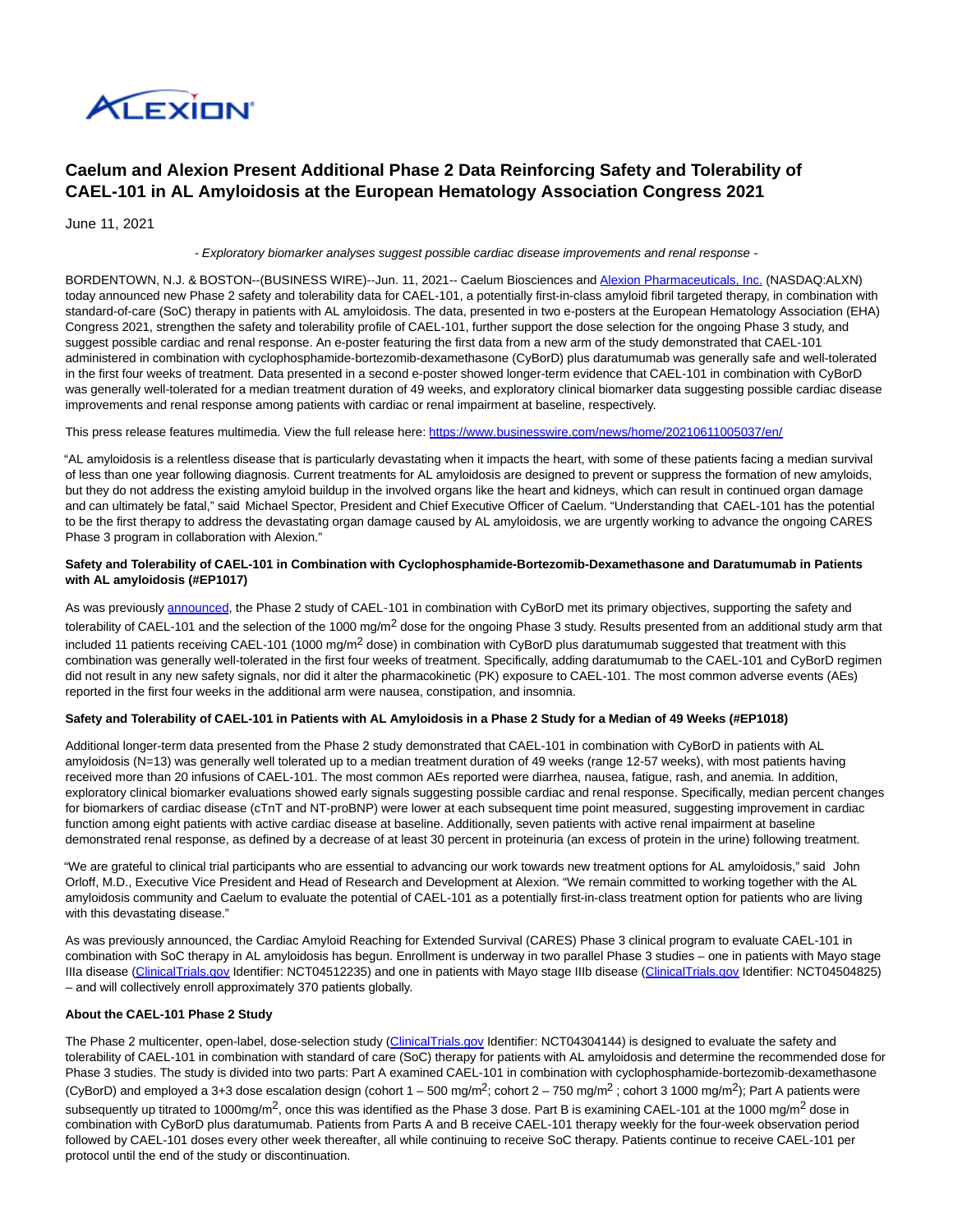## **About CAEL-101**

CAEL-101 is a first-in-class monoclonal antibody (mAb) designed to improve organ function by reducing or eliminating amyloid deposits in the tissues and organs of patients with AL amyloidosis. The antibody is designed to bind to misfolded light chain proteins and amyloid and shows binding to both kappa and lambda subtypes. In a Phase 1a/1b study, CAEL-101 demonstrated improved organ function, including cardiac and renal function, in 27 patients with relapsed and refractory AL amyloidosis who had previously not had an organ response to standard of care therapy. CAEL-101 has received Orphan Drug Designation from both the U.S. Food and Drug Administration and European Medicine Agency as a potential therapy for patients with AL amyloidosis.

#### **About AL Amyloidosis**

AL amyloidosis is a rare systemic disorder caused by an abnormality of plasma cells in the bone marrow. Misfolded immunoglobulin light chains produced by plasma cells aggregate and form fibrils that deposit in tissues and organs. This deposition can cause widespread and progressive organ damage and high mortality rates, with death most frequently occurring as a result of cardiac failure. Current standard of care includes plasma cell directed chemotherapy and autologous stem cell transplant, but these therapies do not address the organ dysfunction caused by amyloid deposition, and up to 80 percent of patients are ineligible for transplant.

AL amyloidosis is a rare disease but is the most common form of systemic amyloidosis. There are approximately 22,000 patients across the United States, France, Germany, Italy, Spain and the United Kingdom. AL amyloidosis has a one-year mortality rate of 47 percent, 76 percent of which is caused by cardiac amyloidosis.

#### **About Caelum Biosciences**

Caelum Biosciences, Inc. ("Caelum") is a clinical-stage biotechnology company developing treatments for rare and life-threatening diseases. Caelum's lead asset, CAEL-101, is a novel antibody for the treatment of patients with amyloid light chain ("AL") amyloidosis. In 2019, Caelum entered a collaboration agreement with Alexion under which Alexion acquired a minority equity interest in Caelum and an exclusive option to acquire the remaining equity in the company. Caelum was founded by Fortress Biotech, Inc. (NASDAQ: FBIO). For more information, visi[t www.caelumbio.com.](https://cts.businesswire.com/ct/CT?id=smartlink&url=http%3A%2F%2Fwww.caelumbio.com&esheet=52443692&newsitemid=20210611005037&lan=en-US&anchor=www.caelumbio.com&index=3&md5=4eb45c60d2a31c88b743a003edeb48b1)

### **About Alexion**

Alexion is a global biopharmaceutical company focused on serving patients and families affected by rare diseases and devastating conditions through the discovery, development and commercialization of life-changing medicines. As a leader in rare diseases for more than 25 years, Alexion has developed and commercializes two approved complement inhibitors to treat patients with paroxysmal nocturnal hemoglobinuria (PNH) and atypical hemolytic uremic syndrome (aHUS), as well as the first and only approved complement inhibitor to treat anti-acetylcholine receptor (AchR) antibodypositive generalized myasthenia gravis (gMG) and neuromyelitis optica spectrum disorder (NMOSD). Alexion also has two highly innovative enzyme replacement therapies for patients with life-threatening and ultra-rare metabolic disorders, hypophosphatasia (HPP) and lysosomal acid lipase deficiency (LAL-D) as well as the first and only approved Factor Xa inhibitor reversal agent. In addition, the company is developing several mid-tolate-stage therapies, including a copper-binding agent for Wilson disease, an anti-neonatal Fc receptor (FcRn) antibody for rare Immunoglobulin G (IgG)-mediated diseases and an oral Factor D inhibitor as well as several early-stage therapies, including one for light chain (AL) amyloidosis, a second oral Factor D inhibitor and a third complement inhibitor. Alexion focuses its research efforts on novel molecules and targets in the complement cascade and its development efforts on hematology, nephrology, neurology, metabolic disorders, cardiology, ophthalmology and acute care. Headquartered in Boston, Massachusetts, Alexion has offices around the globe and serves patients in more than 50 countries. This press release and further information about Alexion can be found at: [www.alexion.com.](https://cts.businesswire.com/ct/CT?id=smartlink&url=http%3A%2F%2Fwww.alexion.com&esheet=52443692&newsitemid=20210611005037&lan=en-US&anchor=www.alexion.com&index=4&md5=feb158851b0a712921523a3440eeb1b1)

### [ALXN-P]

#### **Forward-Looking Statement**

This press release contains forward-looking statements that involve risks and uncertainties relating to future events and the future performance of Alexion (and Caelum) and their products, including statements related to: CAEL-101 is a potential first-in-class amyloid fibril targeted therapy; CAEL-101 clinical studies suggest possible positive cardiac and renal response; the anticipated or possible benefits of CAEL-101 for patients (including exploratory clinical biomarker data suggesting possible cardiac disease improvements and renal response among patients with cardiac or renal impairment at baseline); CAEL-101 has the potential to be the first therapy to address the devastating organ damage caused by AL amyloidosis; exploratory clinical biomarker evaluations showed early signals suggesting possible cardiac and renal response; Alexion remains committed to working together with the AL amyloidosis community and Caelum to evaluate the potential of CAEL-101 as a potentially first-in-class treatment option for patients who are living with this devastating disease; CAEL-101 is designed to improve organ function by reducing or eliminating amyloid deposits in the tissues and organs of patients with AL amyloidosis; CAEL-101 is designed to bind to misfolded light chain protein and amyloid and shows binding to both kappa and lambda subtypes; and characteristics of clinical trials for CAEL-101 including the number and type of patients expected to be enrolled in clinical trials. Forward-looking statements are subject to factors that may cause Alexion's or Caelum's results and plans to differ materially from those expected by these forward looking statements, including for example: CAEL-101 may not generate the expected benefits to patients that are anticipated (including safety and efficacy benefits that were reported in earlier clinical trials); anticipated regulatory approvals may be delayed or declined; results of clinical trials may not be sufficient to satisfy regulatory authorities to approve CAEL-101 as a treatment for AL amyloidosis or other indication (or they may request additional trials or additional information); results in clinical trials may not be indicative of results from later stage or larger clinical trials (or in broader patient populations once the product is approved for use by regulatory agencies); the possibility that results of clinical trials are not predictive of safety and efficacy and potency of CAEL-101 (or failure to adequately operate or manage clinical trials) which could cause us or Caelum to discontinue sales of the product (or halt trials, delay or prevent submission of regulatory approval filings or result in denial of approval of product candidates); the severity of the impact of the COVID-19 pandemic on the businesses, including on commercial and clinical trial and clinical development programs; unexpected delays in clinical trials; unexpected concerns regarding product candidates that may arise from additional data or analysis obtained during clinical trials or obtained once used by patients following product approval; future product improvements may not be realized due to expense or feasibility or other factors; delays (expected or unexpected) in the time it takes regulatory agencies to review and make determinations on applications for the marketing approval of products; inability to timely submit (or failure to submit) future applications for regulatory approval for products and product candidates; inability to timely initiate (or failure to initiate) and complete future clinical trials due to safety issues, IRB decisions, CMC-related issues, expense or unfavorable results from earlier trials (among other reasons); Alexion dependence on sales from complement inhibitors; future competition from biosimilars and novel products; decisions of regulatory authorities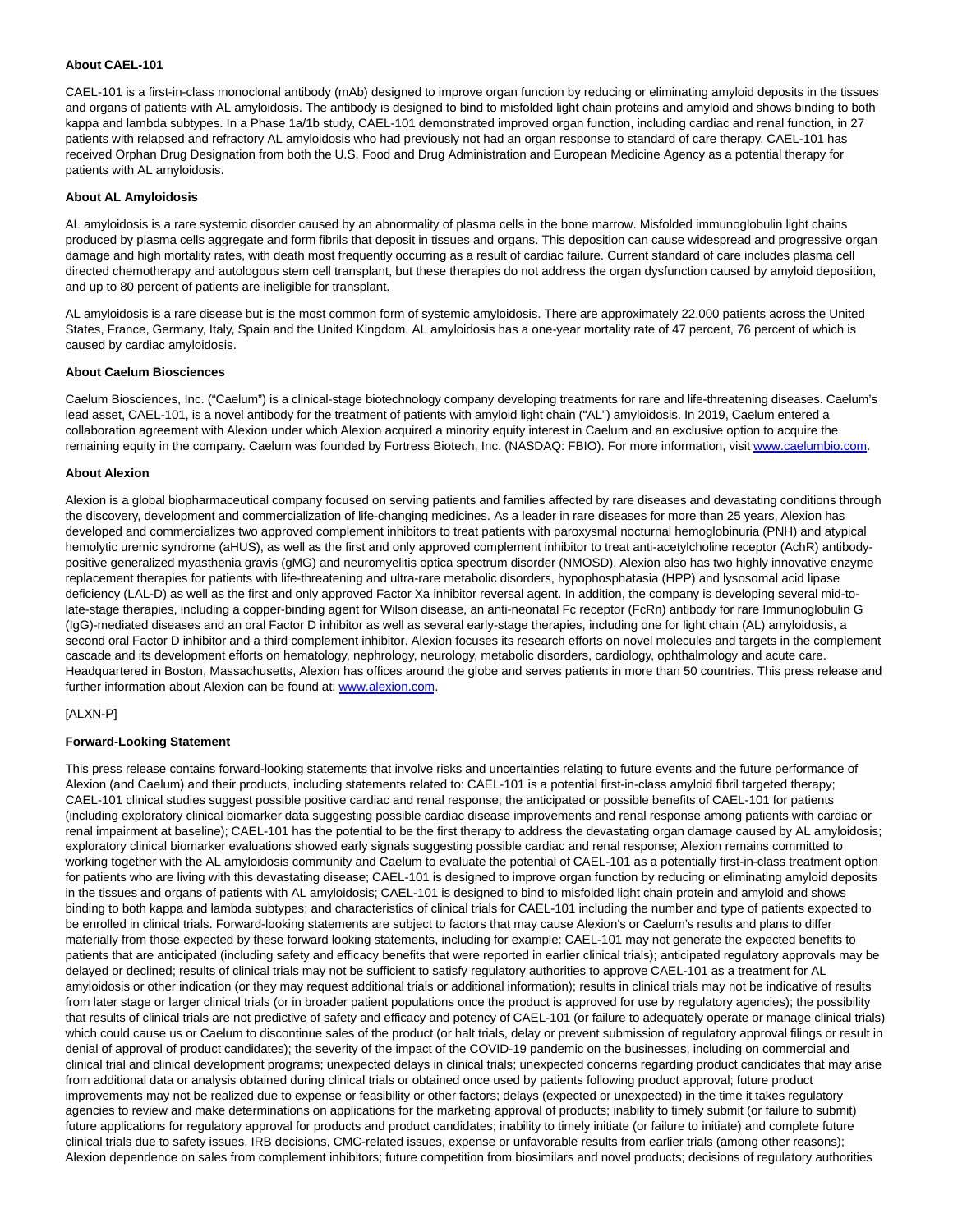regarding the adequacy of the research, marketing approval or material limitations on the marketing of products; delays or the inability to launch product candidates due to regulatory restrictions, anticipated expense or other matters; interruptions or failures in the manufacture and supply of products and product candidates; failure to satisfactorily address matters raised by regulatory agencies regarding products and product candidates; uncertainty of long-term success in developing, licensing or acquiring other product candidates or additional indications for existing products; the adequacy of pharmacovigilance and drug safety reporting processes; failure to protect and enforce our data, intellectual property and proprietary rights and the risks and uncertainties relating to intellectual property claims, lawsuits and challenges against us (including intellectual property lawsuits relating to ULTOMIRIS brought by third parties); the risk that third party payors (including governmental agencies) will not reimburse or continue to reimburse for the use of our products at acceptable rates or at all; failure to realize the benefits and potential of investments, collaborations, licenses and acquisitions; the possibility that expected tax benefits will not be realized; potential declines in sovereign credit ratings or sovereign defaults in countries where products are sold; delay of collection or reduction in reimbursement due to adverse economic conditions or changes in government and private insurer regulations and approaches to reimbursement; adverse impacts on our supply chain, clinical trials, manufacturing operations, financial results, liquidity, hospitals, pharmacies and health care systems from natural disasters and global pandemics, including the coronavirus; uncertainties surrounding legal proceedings, company investigations and government investigations; the risk that estimates regarding the number of patients with AL amyloidosis and other indications we are pursuing are inaccurate; the impact of the proposed transaction between Alexion and AstraZeneca plc; the risks of changing foreign exchange rates; risks relating to the potential effects of the Company's restructurings; and a variety of other risks set forth from time to time in Alexion's filings with the SEC, including but not limited to the risks discussed in Alexion's Quarterly Report on Form 10-Q for the quarter ended March 31, 2021 and in our other filings with the SEC. Alexion and Caelum disclaim any obligation to update any of these forward-looking statements to reflect events or circumstances after the date hereof, except when a duty arises under law.

#### **Forward-Looking Statement Regarding Acquisition of Alexion by AstraZeneca**

This communication contains forward-looking statements within the meaning of Section 27A of the Securities Act of 1933, as amended, and Section 21E of the Securities Exchange Act of 1934, as amended. Forward-looking statements are generally identified by the use of forward-looking terminology such as "anticipate," "believe," "continue," "could," "estimate," "expect," "explore," "evaluate," "intend," "may," "might," "plan," "potential," "predict," "project," "seek," "should," or "will," or the negative thereof or other variations thereon or comparable terminology. These forward-looking statements are only predictions and involve known and unknown risks and uncertainties, many of which are beyond Alexion's and AstraZeneca plc's "AstraZeneca") control. Statements in this communication regarding Alexion, AstraZeneca and the combined company that are forward-looking, including anticipated benefits of the proposed transaction, the impact of the proposed transaction on Alexion's and AstraZeneca's businesses and future financial and operating results, the amount and timing of synergies from the proposed transaction, the terms and scope of the expected financing for the proposed transaction, the aggregate amount of indebtedness of the combined company following the closing of the proposed transaction, are based on management's estimates, assumptions and projections, and are subject to significant uncertainties and other factors, many of which are beyond Alexion's and AstraZeneca's control. These factors include, among other things, market factors, competitive product development and approvals, pricing controls and pressures (including changes in rules and practices of managed care groups and institutional and governmental purchasers), economic conditions such as interest rate and currency exchange rate fluctuations, judicial decisions, claims and concerns that may arise regarding the safety and efficacy of in-line products and product candidates, changes to wholesaler inventory levels, variability in data provided by third parties, changes in, and interpretation of, governmental regulations and legislation affecting domestic or foreign operations, including tax obligations, changes to business or tax planning strategies, difficulties and delays in product development, manufacturing or sales including any potential future recalls, patent positions and the ultimate outcome of any litigation matter. Additional information concerning these risks, uncertainties and assumptions can be found in Alexion's and AstraZeneca's respective filings with the SEC, including the risk factors discussed in Alexion's most recent Annual Report on Form 10-K, as updated by its Quarterly Reports on Form 10-Q, in AstraZeneca's most recent Annual Report on Form 20-F and in each company's future filings with the SEC. Important risk factors could cause actual future results and other future events to differ materially from those currently estimated by management, including, but not limited to, the risks that: a condition to the closing the proposed acquisition may not be satisfied; a regulatory approval that may be required for the proposed acquisition is delayed, is not obtained or is obtained subject to conditions that are not anticipated; AstraZeneca is unable to achieve the synergies and value creation contemplated by the proposed acquisition; AstraZeneca is unable to promptly and effectively integrate Alexion's businesses; management's time and attention is diverted on transaction related issues; disruption from the transaction makes it more difficult to maintain business, contractual and operational relationships; the credit ratings of the combined company declines following the proposed acquisition; legal proceedings are instituted against Alexion, AstraZeneca or the combined company; Alexion, AstraZeneca or the combined company is unable to retain key personnel; and the announcement or the consummation of the proposed acquisition has a negative effect on the market price of the capital stock of Alexion or AstraZeneca or on Alexion's or AstraZeneca's operating results. No assurances can be given that any of the events anticipated by the forward-looking statements will transpire or occur, or if any of them do occur, what impact they will have on the results of operations, financial condition or cash flows of Alexion or AstraZeneca. Should any risks and uncertainties develop into actual events, these developments could have a material adverse effect on the proposed transaction and/or Alexion or AstraZeneca, AstraZeneca's ability to successfully complete the proposed transaction and/or realize the expected benefits from the proposed transaction. You are cautioned not to rely on Alexion's and AstraZeneca's forward-looking statements. These forward-looking statements are and will be based upon management's then-current views and assumptions regarding future events and operating performance, and are applicable only as of the dates of such statements. Neither Alexion nor AstraZeneca assumes any duty to update or revise forward-looking statements, whether as a result of new information, future events or otherwise, as of any future date.

View source version on [businesswire.com:](http://businesswire.com/)<https://www.businesswire.com/news/home/20210611005037/en/>

**Caelum Contacts: Company** Michael Spector, President & Chief Executive Officer [mspector@caelumbio.com](mailto:mspector@caelumbio.com)

Jaclyn Jaffe and Bill Begien Investor Relations (781) 652-4500 [info@caelumbio.com](mailto:info@caelumbio.com)

**Media**